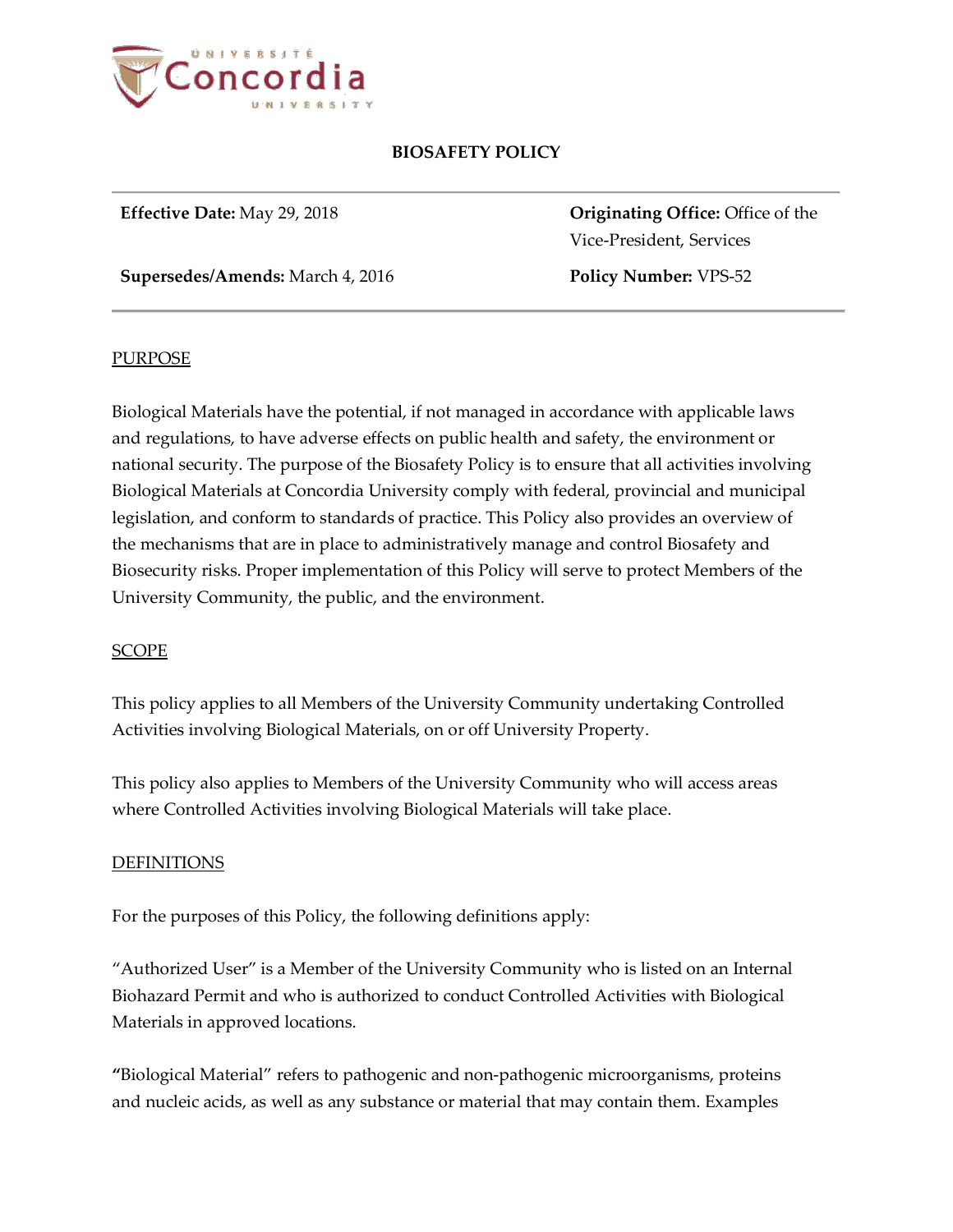

## Page 2 of 7

include bacteria, viruses, fungi, prions, toxins, genetically modified organisms, cell cultures, environmental samples, and tissue, blood and body fluids of human or animal origin. Biological Materials include Biohazardous Materials, as defined in the Biosafety Manual.

"Biosafety" is the application of containment principles, technologies and practices to prevent unintentional exposure to potentially hazardous Biological Material, or their accidental release.

"Biosecurity" refers to the Security measures designed to prevent the loss, theft, misuse, diversion, or intentional release of potentially hazardous Biological Material and other related assets (e.g., personnel, equipment, non-infectious material, and animals).

**"**Controlled Activities" include possessing, handling or using, producing, storing, permitting any person access to, transferring, importing or exporting, releasing or otherwise abandoning, or disposing of human and animal pathogens and toxins or any other Biological Material that has the potential to have adverse effects on public health and safety, the environment or national security.

"Internal Biohazard Permit (IBP)" is issued by the Biosafety Officer on behalf of the University Biosafety Committee to a University Faculty or Staff member. An IBP authorizes conducting/performing controlled activities with biological materials in compliance with the University's Pathogen and Toxin Licence and other applicable regulations, standards and guidelines.

"Internal Biohazard Permit Holder (IBPH)" is the faculty or staff member who holds a valid Internal Biohazard Permit (IBP) and is authorized to conduct Controlled Activities with Biological Materials in approved locations. In addition, the IBPH may have Authorized Users to which they may delegate some of these responsibilities.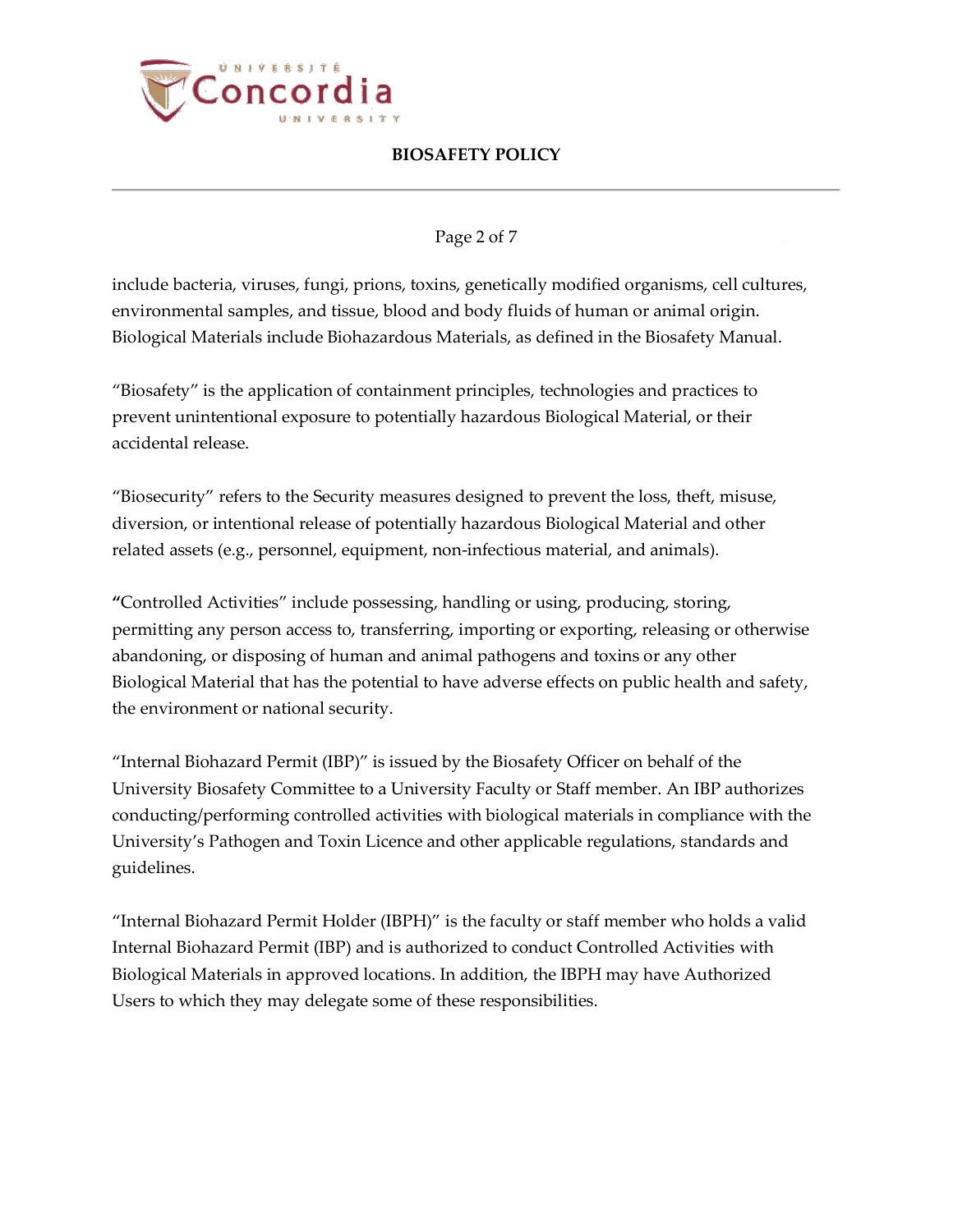

## Page 3 of 7

"Members of the University Community" refers to:

- a) Worker a person, including a student in the cases determined by regulation, who, under a contract of employment or a contract of apprenticeship, even without remuneration, carries out work for the University. An Undergraduate, Graduate or Postgraduate student carrying out work for the University is per definition, a worker.
- b) Contract Worker a person hired by another employer but carrying out work on University Property.
- c) Student an individual who is registered at the University for an academic purpose.
- d) Visitor/Volunteer an individual who is present on University Property who is neither a worker, contract worker nor a student.

"Pathogens" are microorganisms, nucleic acids or proteins than can cause disease or infection in humans, animals and/or plants.

"Toxins" refer to biological toxins (poisonous substances naturally produced by living organisms), and microbial toxins (poisonous substances produced by microorganisms).

"University Property" refers to premises owned or leased by the University.

## **POLICY**

### Biosafety Program

- 1. The University shall maintain a Biosafety Program that complies with all federal, provincial and municipal legislation, and conforms to recognized codes and standards of practice, including but not limited to:
	- Canadian Biosafety Standard (CBS)
	- Containment Standards for Facilities Handling Aquatic Animal Pathogens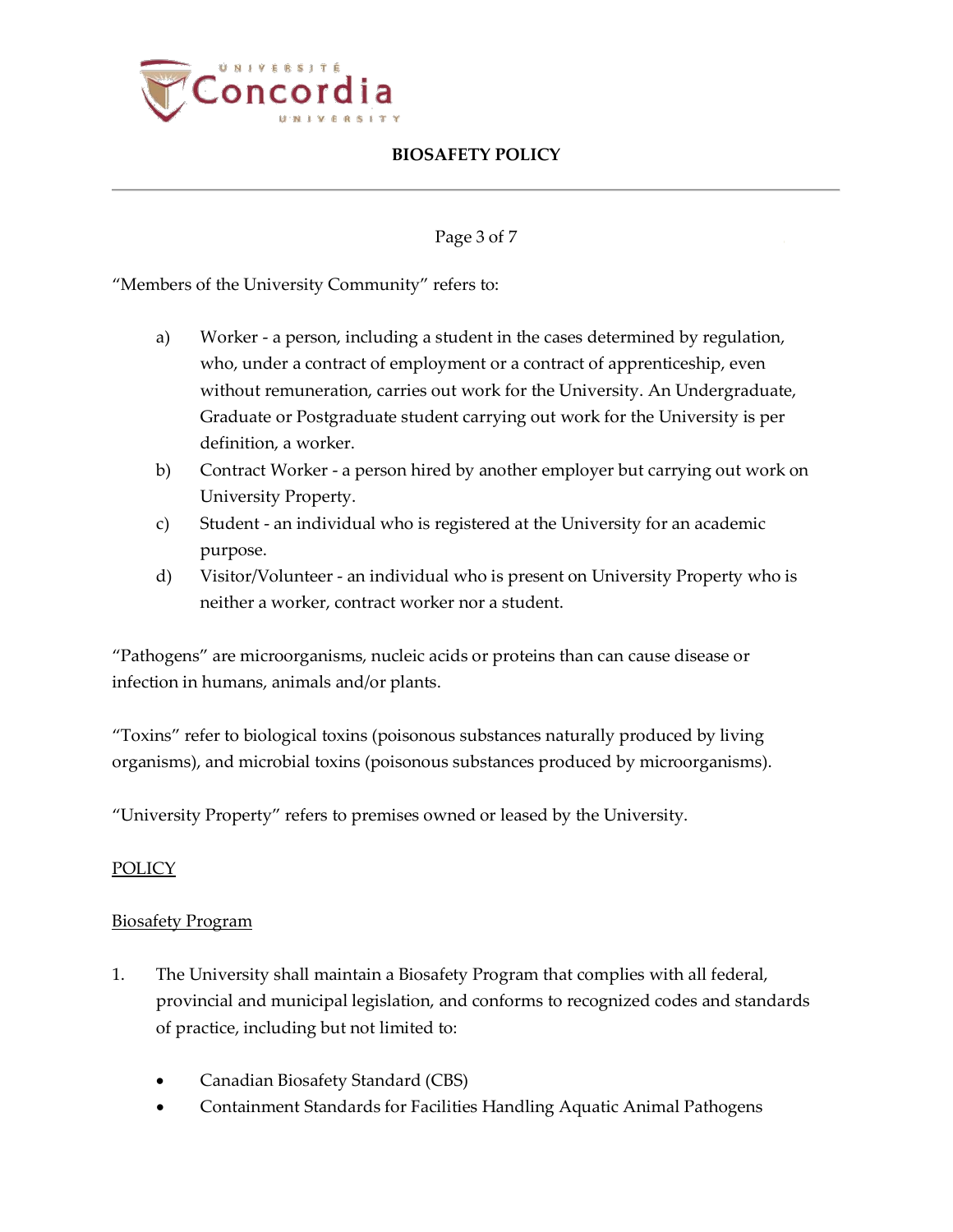

## Page 4 of 7

- Containment Standards for Facilities Handling Plant Pests
- Health of Animals Act (HAA)
- Health of Animals Regulations (HAR)
- Human Pathogens and Toxins Act (HPTA)
- Human Pathogens and Toxins Regulations (HPTR)
- 1.1. Biosafety Manual

The Biosafety Manual provides the framework for the Biosafety Program and specifies requirements for conducting Controlled Activities with Biological Materials.

The University shall ensure that the Biosafety Manual is available to all Members of the University Community and that it is reviewed periodically and updated whenever there are changes in legislation, university operations, recognized codes and standards of practice.

1.2. Designation of Biosafety Officer

The University shall designate a Biosafety Officer (BSO) to oversee the Biosafety Program. The BSO has the authority to immediately suspend or terminate all or any operations involving Biological Materials that he/she judges to be an immediate or significant threat to public health and safety, the environment or national security. This authority cannot be modified or revoked except as permitted by applicable law or regulation.

### 1.3. Biological Materials Inventory

The University shall maintain an up-to-date inventory of all Biological Materials on University Property.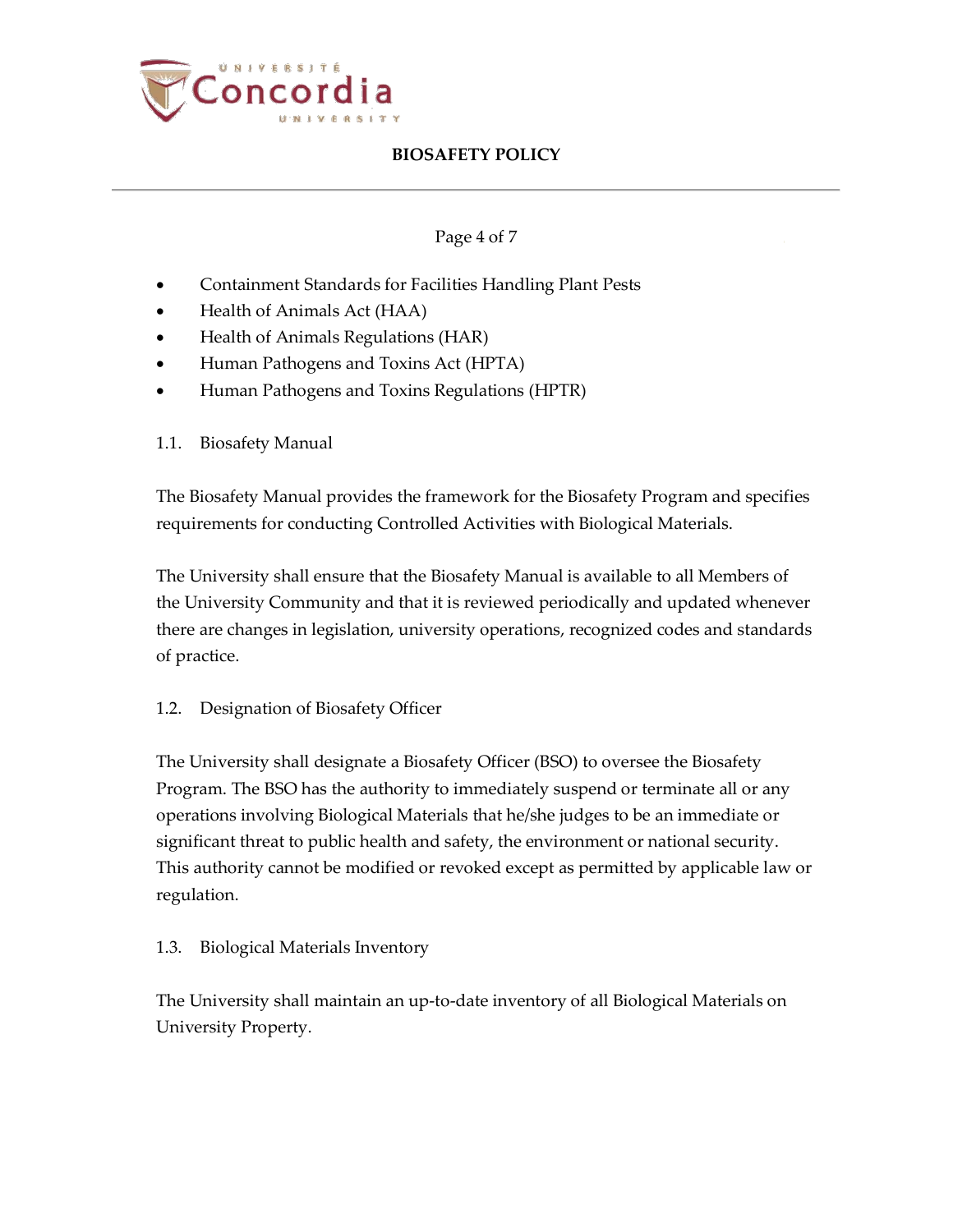

## Page 5 of 7

## 1.4. Internal Biohazard Permit

An Internal Biohazard Permit (IBP) is issued on behalf of the University Biosafety Committee (UBSC) by the Biosafety Officer to a faculty or staff member and authorizes him/her to conduct Controlled Activities with Biological Materials in approved locations, in compliance with the Pathogen and Toxin Licence issued to Concordia University by the Public Health Agency of Canada and with all other biosafety and biosecurity-related legislations, standards and guidelines.

## 1.5. Biosafety Training

All individuals conducting Controlled Activities with Biological Materials shall receive appropriate training, as stipulated in the Biosafety Manual.

## 1.6. Concordia University Biosafety Committee

The Concordia University Biosafety Committee (UBSC) shall be maintained to fulfill the responsibilities of an Institutional Biosafety Committee as described in the Canadian Biosafety Handbook.

The UBSC shall establish Terms of Reference that sets out the administrative and operating procedures for the UBSC. The Terms of Reference shall include information on membership, terms of office, roles and responsibilities of members, quorum and voting, appointment of Chair(s), and meetings. The Terms of Reference are approved by the Vice-President, Services and are reviewed at least every three (3) years.

### **Responsibilities**

2. The University's *Environmental Health and Safety Policy* ([VPS-40](http://www.concordia.ca/content/dam/common/docs/policies/official-policies/VPS-40.pdf)) designates responsibilities for health and safety. This section summarizes additional responsibilities related to the Biosafety Program. For complete details, please refer to the Biosafety Manual.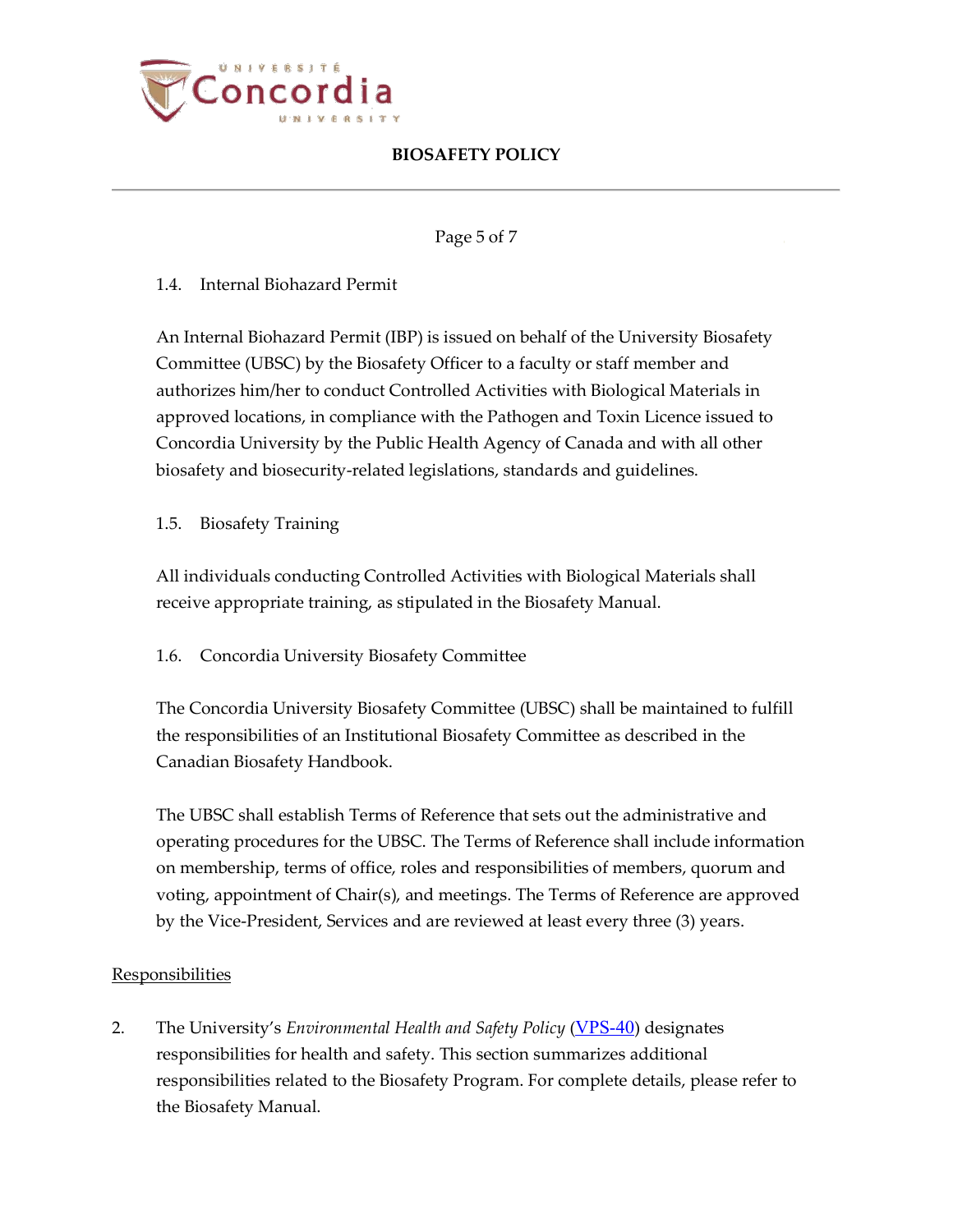

## Page 6 of 7

## 2.1. Vice-President, Services

The Vice-President, Services shall have administrative responsibility for the Biosafety Policy and Program. The Vice-President, Services is responsible for maintaining the University Biosafety Committee and ensuring sufficient personnel and resources for the administration and enforcement of the Biosafety Policy and Program.

2.2. Vice-President, Research and Graduate Studies

The Vice-President, Research and Graduate Studies is responsible for ensuring compliance with the Biosafety Policy and Program.

2.3. Director, Environmental Health and Safety

The Director of Environmental Health and Safety (EHS) is responsible for managing the development, administration and enforcement of the Biosafety Program, and ensuring that the program is compliant with all federal, provincial and municipal legislation, and the standards of practice. The Director of EHS is responsible for reviewing and monitoring compliance with the Biosafety Policy and Program.

### 2.4. The Biosafety Officer

The Biosafety Officer (BSO) is responsible for the administration of the Biosafety Program on a day-to-day basis, including conducting risk-based assessments, training, updating the Biosafety Manual, issuing Internal Biohazard Permits and maintaining the Biological Materials Inventory. The BSO ensures that all Controlled Activities with Biological Materials at the University are conducted in accordance with applicable legislation, internal procedures and recognized codes and standards of practice.